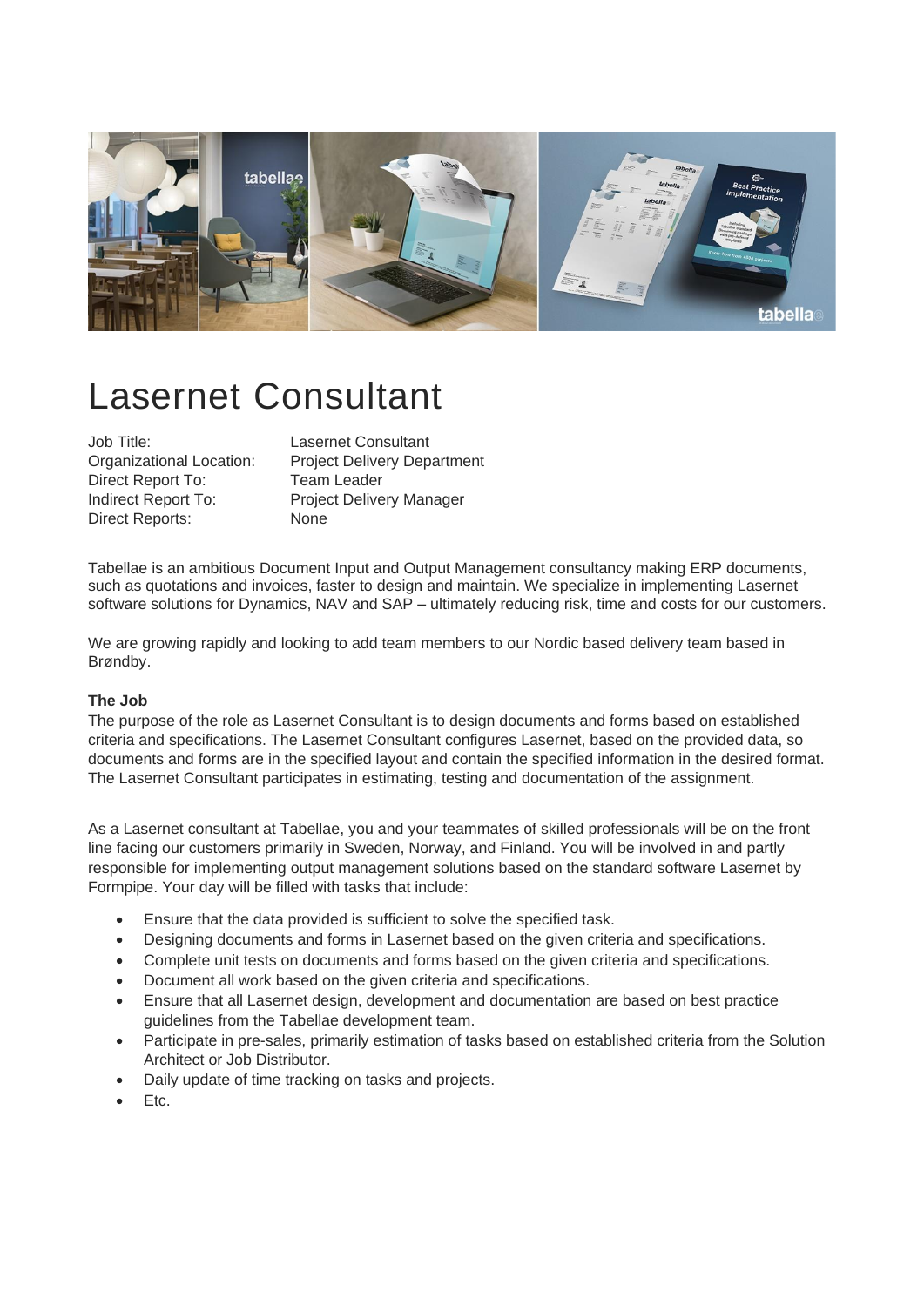# **About You**

The background and technical skill set needed to succeed as a Lasernet Consultant at Tabellae can vary from person to person, but we have put together a set of minimum skills / experiences that we hope to see in all candidates:

- **Diplomacy** 
	- o Ability to de-escalate and focus on providing solutions.
	- o Ability to speak to professionals of different levels/backgrounds.
	- $\circ$  Ability to listen, communicate, show empathy and understanding while gaining buy-in for action plans.
	- o Mastery of written customer-facing communication.
- **Systems Implementation Experience** 
	- o 3-5 years of successful systems implementations of CRM, ERP, or niche market software solutions.
	- o Familiar with implementation workflow of requirements gathering, configuration, documentation, testing, training, hyper care (Go Live), etc.
	- $\circ$  Basic familiarity with database administration/management concepts familiar with table relations, keys, etc.
	- o Some experience/literacy in code. Example: basic HTML, modifying source code of software solutions, basic mathematical expressions.
	- $\circ$  Comfortable with pair programming, working side by side and on a team to produce a deliverable.
	- o Experience working on teams with multiple stakeholders: partners, clients, client-partners, Project Management consultants.
- Customer-Centric
	- o Customer-facing attitude and excellent communication skills.
	- o 100% commitment to customer satisfaction and knows the importance of customer perception.
	- o Acceptance of the need for "all hands on deck" situations.
- Quality focused
	- o "Trust nothing" and understand the importance of test, test, and test again.
	- $\circ$  Mindful of impacts to performance and always looking to take an approach that future-proofs solutions.
	- o Extremely cautious backup, backup, backup!
	- o High attention to detail clients will "take a ruler to it".
	- o Has an eye for what can go wrong and proactively works to address potential red flags.
- Global Outlook/Awareness
	- o Any combination of: experience abroad, experience working for a global organization, experience on multi-cultural teams. You are "globally literate".
	- o Demonstrates an awareness of cultural sensitivities and has an ability to communicate effectively on global teams.
	- o Nice to have but not required: Spanish, French
- Training and Presentation
	- o Experience providing client-facing training sessions, webinars, conference presentations.
- **Education** 
	- o Bachelor's degree or Master in Business Administration, Information Systems, International Business, Computer Sciences, etc.
- Language skills
	- o Fluent in Danish writing and speech
	- o Fluent in English writing and speech
	- o Understanding Norwegian and Swedish is preferable